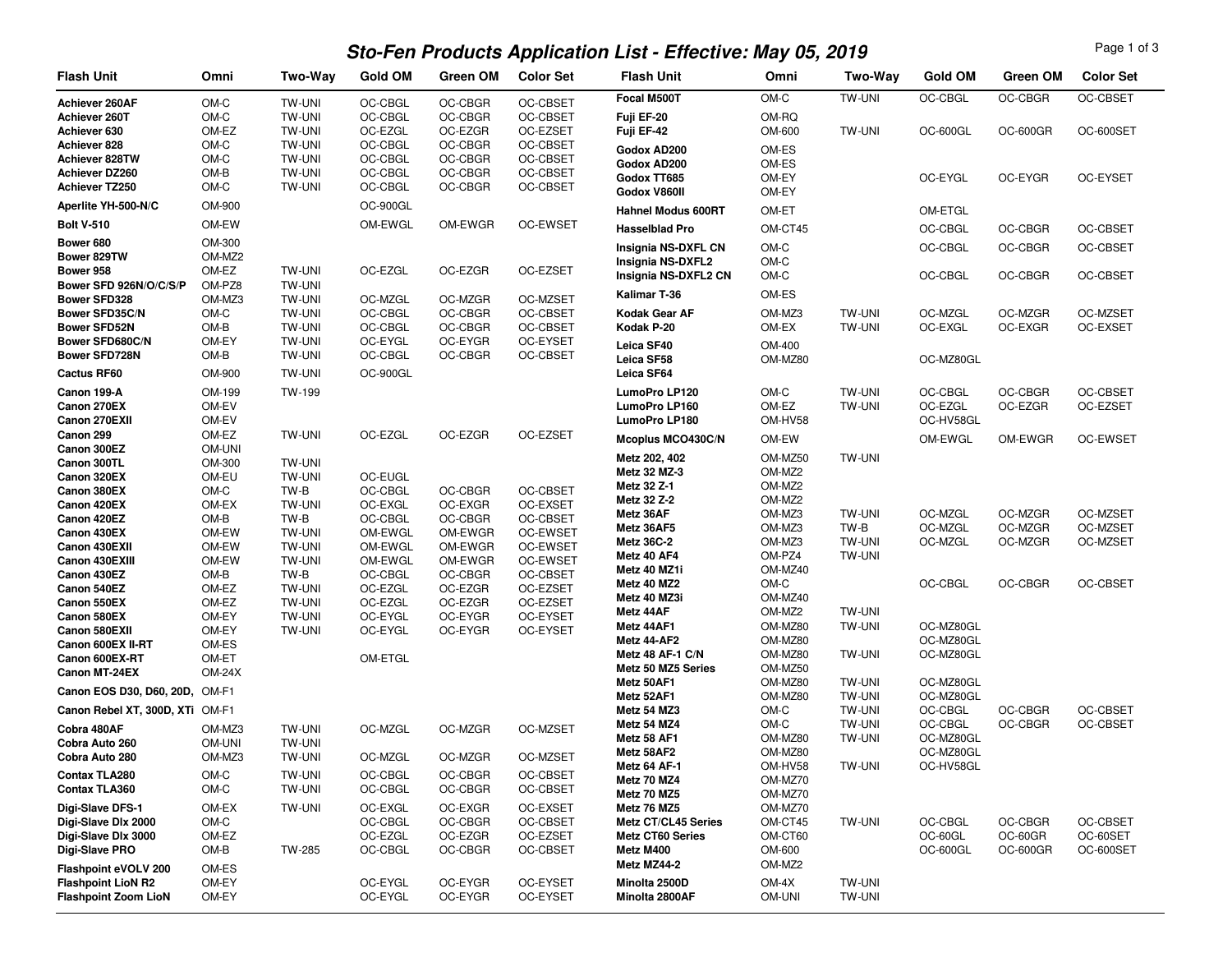## **Sto-Fen Products Application List - Effective: May 05, 2019**

Page 2 of 3

| <b>Flash Unit</b>                           | Omni                     | <b>Two-Way</b>                 | <b>Gold OM</b>              | <b>Green OM</b>      | <b>Color Set</b>       | <b>Flash Unit</b>                            | Omni             | Two-Way                 | <b>Gold OM</b>     | Green OM           | <b>Color Set</b>     |
|---------------------------------------------|--------------------------|--------------------------------|-----------------------------|----------------------|------------------------|----------------------------------------------|------------------|-------------------------|--------------------|--------------------|----------------------|
| Minolta 280PX                               | OM-UNI                   | TW-UNI                         |                             |                      |                        | Panasonic DMW-FL500E                         | OM-C             | TW-UNI                  | OC-CBGL            | OC-CBGR            | OC-CBSET             |
| Minolta 3500xi                              | OM-MZ3                   | <b>TW-UNI</b>                  | OC-MZGL                     | OC-MZGR              | OC-MZSET               | Panasonic FL580L                             |                  |                         |                    |                    |                      |
| Minolta 3600HS                              | OM-PZ8                   | <b>TW-UNI</b>                  |                             |                      |                        | Panasonic FL580L                             | OM-HV58          |                         | OC-HV58GL          |                    |                      |
| Minolta 4000AF                              | OM-4000                  | <b>TW-UNI</b>                  | OC-CBGL                     | OC-CBGR              | OC-CBSET               | Panasonic PE36-S                             | OM-B             |                         | OC-CBGL            | OC-CBGR            | <b>OC-CBSET</b>      |
| Minolta 5200i                               | OM-C                     | <b>TW-UNI</b>                  | OC-CBGL                     | OC-CBGR              | OC-CBSET               | Pentax *istDS, K10D, K100                    | OM-F1            |                         |                    |                    |                      |
| Minolta 5400HS                              | OM-C                     | <b>TW-UNI</b>                  | OC-CBGL                     | OC-CBGR              | OC-CBSET               | Pentax 300FTZ                                | OM-UNI           |                         |                    |                    |                      |
| Minolta 5400xi<br>Minolta 5600hs            | OM-C<br>OM-MZ6           | <b>TW-UNI</b><br><b>TW-UNI</b> | OC-CBGL                     | OC-CBGR              | OC-CBSET               | Pentax 330FTZ                                | OM-MZ3           |                         | OC-MZGL            | OC-MZGR            | OC-MZSET             |
|                                             |                          |                                |                             |                      |                        | Pentax 540FGZII                              | OM-C             | <b>TW-UNI</b>           | OC-CBGL            | OC-CBGR            | OC-CBSET             |
| Neweer TT520                                | OM-C                     | TW-UNI                         | OC-CBGL                     | OC-CBGR              | OC-CBSET               | Pentax AF200T                                | OM-UNI           |                         |                    |                    |                      |
| Neweer TT560                                | OM-EY                    | <b>TW-UNI</b>                  | OC-EYGL                     | OC-EYGR              | OC-EYSET               | Pentax AF220T                                | OM-UNI           |                         |                    |                    |                      |
| Neweer TT660                                | OM-EZ                    | <b>TW-UNI</b>                  | OC-EZGL                     | OC-EZGR              | OC-EZSET<br>OC-EZSET   | Pentax AF240FT                               | OM-MZ2           | <b>TW-UNI</b>           |                    |                    |                      |
| Neweer TT680<br>Neweer TT850                | OM-EZ<br>OM-EZ           | <b>TW-UNI</b><br><b>TW-UNI</b> | OC-EZGL<br>OC-EZGL          | OC-EZGR<br>OC-EZGR   | OC-EZSET               | Pentax AF280T<br>Pentax AF360FGZ             | OM-EX<br>OM-PZ8  | <b>TW-UNI</b>           | OC-EXGL            | OC-EXGR            | OC-EXSET             |
| Neweer VK750                                | OM-900                   |                                | OC-900GL                    |                      |                        | Pentax AF360-FGZII                           | OM-600           |                         | OC-600GL           | OC-600GR           | OC-600SET            |
|                                             |                          |                                |                             |                      |                        | Pentax AF500FTZ                              | OM-C             | <b>TW-UNI</b>           | OC-CBGL            | OC-CBGR            | OC-CBSET             |
| Nikon D40, D40x, D50, D70 OM-F1             |                          |                                |                             |                      |                        | Pentax AF540FGZ                              | OM-MZ40          |                         |                    |                    |                      |
| Nikon R1<br>Nikon R1C1                      | OM-SBR200S<br>OM-SBR200S |                                |                             |                      |                        | Phoenix 80DZA                                | OM-MZ3           | <b>TW-UNI</b>           | OC-MZGL            | OC-MZGR            | OC-MZSET             |
| Nikon SB-24                                 | OM-C                     | TW-B                           | OC-CBGL                     | OC-CBGR              | OC-CBSET               | Phoenix 82ZBDA Twin                          | OM-MZ3           | <b>TW-UNI</b>           | OC-MZGL            | OC-MZGR            | OC-MZSET             |
| Nikon SB-25                                 | OM-C                     | <b>TW-UNI</b>                  | OC-CBGL                     | OC-CBGR              | OC-CBSET               | Phoenix 93ZBSA                               | OM-UNI           | <b>TW-UNI</b>           |                    |                    |                      |
| Nikon SB-26                                 | OM-C                     | <b>TW-UNI</b>                  | OC-CBGL                     | OC-CBGR              | OC-CBSET               | Phoenix APZL-106AF                           | OM-C             | <b>TW-UNI</b>           | OC-CBGL            | OC-CBGR            | OC-CBSET             |
| Nikon SB-28                                 | OM-MZ3                   | <b>TW-UNI</b>                  | OC-MZGL                     | OC-MZGR              | OC-MZSET               | Phoenix D79-BZS                              | OM-MZ3           | <b>TW-UNI</b>           | OC-MZGL            | OC-MZGR            | OC-MZSET             |
| Nikon SB-28DX                               | OM-MZ3                   | <b>TW-UNI</b>                  | OC-MZGL                     | OC-MZGR              | OC-MZSET               | Phoenix DZBIS 112C11                         | OM-300           | <b>TW-UNI</b>           |                    |                    |                      |
| Nikon SB-400                                | OM-400                   |                                |                             |                      |                        | Phoenix DZBIS 112TTL                         | OM-300           | <b>TW-UNI</b>           |                    |                    |                      |
| Nikon SB-500                                | $OM-4X$                  | <b>TW-UNI</b>                  |                             |                      |                        | Phoenix ZBIF-92N                             | OM-MZ3           | <b>TW-UNI</b>           | OC-MZGL            | OC-MZGR            | OC-MZSET             |
| Nikon SB5000                                | OM-HV58                  | <b>TW-UNI</b>                  | OC-HV58GL                   |                      |                        | Phoenix ZBIS-106AF                           | OM-300           | <b>TW-UNI</b>           |                    |                    |                      |
| Nikon SB-50DX                               | OM-SB5                   | <b>TW-UNI</b>                  | OC-SBGL                     | OC-SBGR              | OC-SBSET               | <b>Photoflex Starfire Digital</b>            | OM-600           |                         | OC-600GL           | OC-600GR           | OC-600SET            |
| Nikon SB-600<br>Nikon SB-700                | OM-600<br>OM-700         | <b>TW-UNI</b><br><b>TW-UNI</b> | OC-600GL<br><b>OC-700GL</b> | <b>OC-600GR</b>      | OC-600SET              | <b>Phottix Mitros TTL Flash</b>              | OM-900           | <b>TW-UNI</b>           | OC-900GL           |                    |                      |
| Nikon SB-800                                | OM-SB5                   | <b>TW-UNI</b>                  | OC-SBGL                     | OC-SBGR              | OC-SBSET               | Platinum I-TTL                               | OM-ES            |                         |                    |                    |                      |
| Nikon SB-80DX                               | OM-SB5                   | <b>TW-UNI</b>                  | OC-SBGL                     | OC-SBGR              | OC-SBSET               | Polaroid PL108AF                             | <b>OM-UNI</b>    |                         |                    |                    |                      |
| Nikon SB-900                                | OM-900                   | <b>TW-UNI</b>                  | OC-900GL                    |                      |                        | Polaroid PL126PZ                             | OM-C             | <b>TW-UNI</b>           | OC-CBGL            | OC-CBGR            | <b>OC-CBSET</b>      |
| Nikon SB-910                                | OM-900                   | <b>TW-UNI</b>                  | OC-900GL                    |                      |                        | Polaroid PL144AZ                             | OM-MZ3           | TW-UNI                  | OC-MZGL            | OC-EZGR            | OC-MZSET             |
| Nissin 360TW                                | OM-C                     | <b>TW-UNI</b>                  | OC-CBGL                     | OC-CBGR              | OC-CBSET               | <b>Precision Design DSLR30</b>               | OM-C             | <b>TW-UNI</b>           | OC-CBGL            | OC-CBGR            | OC-CBSET             |
| Nissin 360TXP                               | OM-C                     | <b>TW-UNI</b>                  | OC-CBGL                     | OC-CBGR              | OC-CBSET               |                                              | OM-EZ            | <b>TW-UNI</b>           | OC-EZGL            | OC-EZGR            | OC-EZSET             |
| Nissin Di466                                | OM-600                   | <b>TW-UNI</b>                  | OC-600GL                    | <b>OC-600GR</b>      | OC-600SET              | ProMaster 5750DX<br>ProMaster 5900           | OM-EZ            |                         | OC-EZGL            | OC-EZGR            | OC-EZSET             |
| Nissin Di481                                | OM-MZ3                   | <b>TW-UNI</b>                  | OC-MZGL                     | OC-MZGR              | OC-MZSET               | ProMaster 7500DX                             | OM-EZ            | <b>TW-UNI</b>           | OC-EZGL            | OC-EZGR            | OC-EZSET             |
| Nissin Di600                                | OM-HV58                  | <b>TW-UNI</b>                  | OC-HV58GL                   |                      |                        | ProMaster 7500EDF                            | OM-EZ            | <b>TW-UNI</b>           | OC-EZGL            | OC-EZGR            | OC-EZSET             |
| Nissin Di622<br>Nissin Di700                | OM-C<br>OM-EZ            | <b>TW-UNI</b><br><b>TW-UNI</b> | OC-CBGL<br>OC-EZGL          | OC-CBGR<br>OC-EZGR   | OC-CBSET<br>OC-EZSET   | ProMaster FT-1700                            | OM-EX            | <b>TW-UNI</b>           | OC-EXGL            | OC-EXGR            | OC-EXSET             |
| Nissin Di866                                | OM-HV58                  | <b>TW-UNI</b>                  | OC-HV58GL                   |                      |                        | ProMaster FTD5200                            | OM-MZ3           | <b>TW-UNI</b>           | OC-MZGL            | OC-MZGR            | OC-MZSET             |
| Nissin i40                                  | OM-400                   |                                |                             |                      |                        | ProMaster FTD5400                            | OM-MZ2           |                         |                    |                    |                      |
| Nissin i400                                 | OM-400                   |                                |                             |                      |                        | ProMaster FTD5500                            | OM-PZ8           | <b>TW-UNI</b>           |                    |                    |                      |
| Nissin i60                                  | OM-EW                    |                                | OM-EWGL                     | OM-EWGR              | OC-EWSET               | ProMaster FTD5600                            | OM-EZ            | <b>TW-UNI</b>           | OC-EZGL            | OC-EZGR            | OC-EZSET             |
| Nissin PZ400-C-N-M                          | OM-C                     | <b>TW-UNI</b>                  | OC-CBGL                     | OC-CBGR              | OC-CBSET               | ProMaster FTD5700                            | OM-EZ            |                         | OC-EZGL            | OC-EZGR            | OC-EZSET             |
| Olympus E400, E410, E500 OM-F1              |                          |                                |                             |                      |                        | ProMaster FTD5750                            | OM-EZ            | <b>TW-UNI</b>           | OC-EZGL            | OC-EZGR            | OC-EZSET             |
| <b>Olympus FL36</b>                         | OM-600                   | TW-UNI                         | OC-600GL                    | OC-600GR             | OC-600SET              | ProMaster FTD5950                            | OM-EZ            | <b>TW-UNI</b>           | OC-EZGL            | OC-EZGR            | OC-EZSET             |
| <b>Olympus FL40</b>                         | OM-C                     | <b>TW-UNI</b>                  | OC-CBGL                     | OC-CBGR              | OC-CBSET               | ProMaster FTD6500M<br>ProMaster FTD7000M     | OM-EZ<br>OM-EZ   | TW-UNI                  | OC-EZGL<br>OC-EZGL | OC-EZGR<br>OC-EZGR | OC-EZSET<br>OC-EZSET |
| Olympus FL50                                | OM-C                     | TW-UNI                         | OC-CBGL                     | OC-CBGR              | OC-CBSET               |                                              |                  |                         |                    |                    |                      |
| Olympus FL-600R                             | $OM-4X$                  | TW-UNI                         |                             |                      |                        | Quantaray 383 Super Serie OM-422             |                  | TW-422                  | OC-CBGL            | OC-CBGR            | OC-CBSET             |
| Olympus G40                                 | OM-C                     | TW-UNI                         | OC-CBGL                     | OC-CBGR              | OC-CBSET               | Quantaray PZ40                               | $OM-4X$          |                         |                    |                    |                      |
| <b>Olympus T32</b>                          | <b>OM-T32</b>            |                                |                             |                      |                        | Quantaray QAF6600 Serie<br>Quantaray QB6550U | OM-MZ3<br>OM-MZ3 | <b>TW-UNI</b><br>TW-UNI | OC-MZGL<br>OC-MZGL | OC-MZGR<br>OC-MZGR | OC-MZSET<br>OC-MZSET |
| Opteka IF980C-E TTL                         | OM-EY                    |                                | OC-EYGL                     | OC-EYGR              | OC-EYSET               | Quantaray QF30                               | $OM-4X$          |                         |                    |                    |                      |
| Orlit RT600C                                | OM-HV58                  |                                |                             |                      |                        | Quantaray QTB7500A                           | OM-EZ            |                         | OC-EZGL            | OC-EZGR            | OC-EZSET             |
|                                             |                          |                                |                             |                      |                        | Quantaray QTB9500A                           | OM-EZ            | TW-UNI                  | OC-EZGL            | OC-EZGR            | OC-EZSET             |
| Panasonic DMW-FL360<br>Panasonic DMW-FL360E | OM-600<br>OM-600         | TW-UNI                         | OC-600GL<br>OC-600GL        | OC-600GR<br>OC-600GR | OC-600SET<br>OC-600SET | <b>Quantaray XLF-50</b>                      | OM-RQ            |                         |                    |                    |                      |
| Panasonic DMW-FL360L                        | $OM-4X$                  |                                |                             |                      |                        | Sakar 77TFZ                                  | OM-EZ            | TW-UNI                  | OC-EZGL            | OC-EZGR            | OC-EZSET             |